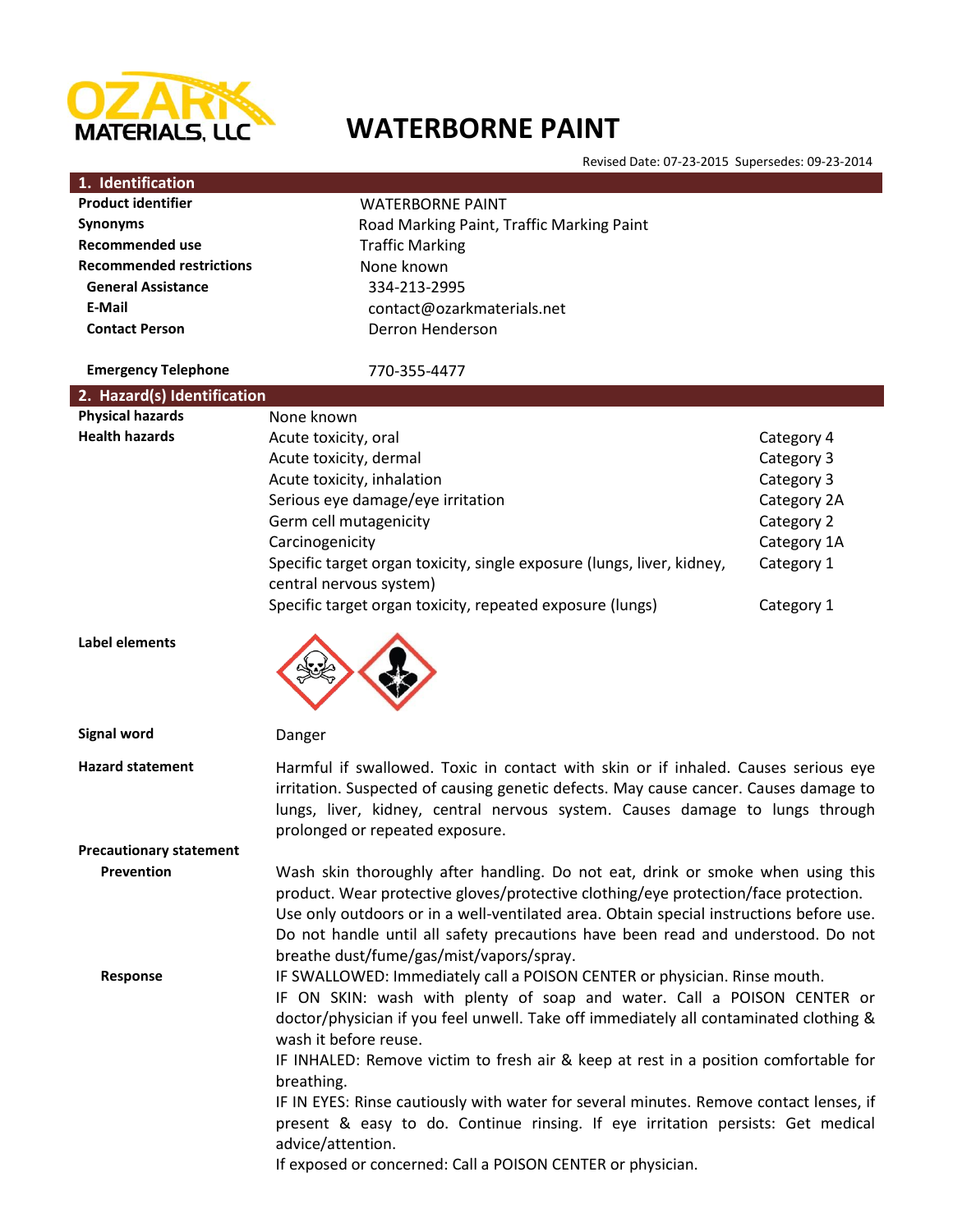**Storage** Store locked up. Store in a well-ventilated place. Keep container tightly closed. **Disposal** Dispose of contents/container in accordance with local/regional/national/international regulations.

# **Hazard(s) not otherwise classified (HNOC)**

Toxic to aquatic organisms, may cause long-term adverse effects in the aquatic environment.

| 3. Composition/information on ingredients |                   |              |  |  |  |
|-------------------------------------------|-------------------|--------------|--|--|--|
| <b>Mixtures</b>                           |                   |              |  |  |  |
| <b>Chemical name</b>                      | <b>CAS number</b> | %            |  |  |  |
| Calcium carbonate                         | 1317-65-3         | $0 - 65$     |  |  |  |
| Titanium dioxide                          | 13463-67-7        | $0 - 10$     |  |  |  |
| Methanol                                  | 67-56-1           | $0 - 7$      |  |  |  |
| Carbon black                              | 1333-86-4         | $0 - 4$      |  |  |  |
| Propylene Glycol                          | $57 - 55 - 6$     | $0 - 4$      |  |  |  |
| Quartz                                    | 14808-60-7        | $0.07 - 0.3$ |  |  |  |

**The criteria for listing components in the composition are as follows: Carcinogens are listed when present at 0.1% or greater; components which are otherwise hazardous according to OSHA are listed when present at 1.0% or greater. Non-hazardous components may be listed at 3.0% or greater if not proprietary in nature. This is not intended to be complete compositional disclosure. Refer to section 15 for applicable states right-to-know and other regulatory information.**

| 4. First-aid measures                  |                                                                                                                                         |  |
|----------------------------------------|-----------------------------------------------------------------------------------------------------------------------------------------|--|
| <b>Inhalation</b>                      | Move to fresh air. If breathing is difficult, give oxygen. If symptoms                                                                  |  |
|                                        | persist, call a physician.                                                                                                              |  |
| <b>Skin contact</b>                    | Wash off immediately with plenty of water. Remove & wash                                                                                |  |
|                                        | contaminated clothing before reuse. If symptoms persist, call a                                                                         |  |
|                                        | physician.                                                                                                                              |  |
| Eye contact                            | Rinse immediately with plenty of water, also under the eyelids, for at                                                                  |  |
|                                        | least 15 minutes. If symptoms persist, call a physician.                                                                                |  |
| Ingestion                              | Do NOT induce vomiting. Never give anything by mouth to an                                                                              |  |
|                                        | unconscious person. Drink plenty of water. If symptoms persist, call a                                                                  |  |
|                                        | physician.                                                                                                                              |  |
| Most important symptoms/effects, acute | Respiratory and lungs disorders. Skin disorders. Liver disorders. Kidney                                                                |  |
| and delayed                            | disorders. Central nervous system problem depression.                                                                                   |  |
| Indication of immediate medical        | In case of shortness of breath, give oxygen. Keep victim warm. Keep                                                                     |  |
| attention & special treatment needed   | victim under observation. Symptoms may be delayed.                                                                                      |  |
| <b>General information</b>             |                                                                                                                                         |  |
|                                        | If exposed or concerned: get medical attention/advice. Ensure that<br>medical personnel are aware of the material(s) involved, and take |  |
|                                        | precautions to protect themselves. Show this safety data sheet to the                                                                   |  |
|                                        | doctor in attendance. Wash contaminated clothing before re-use.                                                                         |  |
|                                        |                                                                                                                                         |  |
| 5. Fire-fighting measures              |                                                                                                                                         |  |
| Suitable extinguishing media           | Use extinguishing measures that are appropriate to local circumstances                                                                  |  |
|                                        | and the surrounding environment.                                                                                                        |  |
| Unsuitable extinguishing media         | Do not use water jet as an extinguisher, as this will spread the fire.                                                                  |  |
| Specific hazards arising from the      | Combustion products may include and are not limited to Carbon oxides                                                                    |  |
| chemical                               | (COx), Nitrogen oxides (NOx).                                                                                                           |  |
| Special protective equipment and       | As in any fire, wear self-contained breathing apparatus pressure-demand,                                                                |  |
| precautions for firefighters           | MSHA/NIOSH (approved or equivalent) and full protective gear.                                                                           |  |

#### **6. Accidental release measures**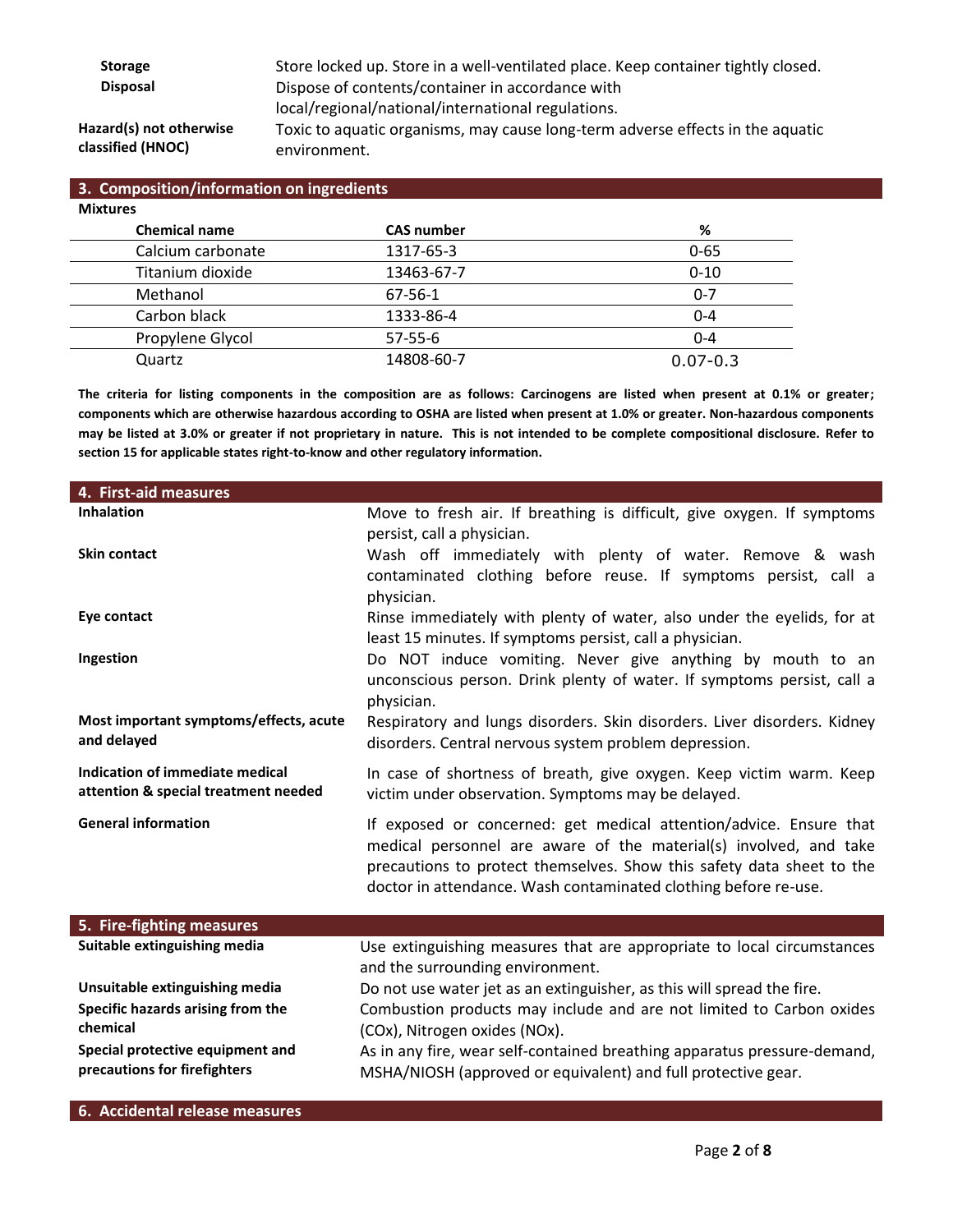| Personal precautions, protective<br>equipment & emergency procedures | Use personal protective equipment. Ensure adequate ventilation. Avoid<br>contact with skin, eyes and clothing.                                                                                                                                                                            |
|----------------------------------------------------------------------|-------------------------------------------------------------------------------------------------------------------------------------------------------------------------------------------------------------------------------------------------------------------------------------------|
| <b>Environmental precautions</b>                                     | Prevent product from entering drains. Do not flush into surface water or<br>sanitary sewer system.                                                                                                                                                                                        |
| <b>Methods and materials for containment</b><br>and cleaning up      | Prevent further leakage or spillage if safe to do so. Use personal<br>protective equipment. Dike far ahead of liquid spill for later disposal. Soak<br>up with inert absorbent material. Clean up promptly by sweeping or<br>vacuum. Keep in suitable and closed containers for disposal. |
|                                                                      |                                                                                                                                                                                                                                                                                           |
|                                                                      |                                                                                                                                                                                                                                                                                           |
| 7. Handling and storage<br><b>Precautions for safe handling</b>      | Ensure adequate ventilation. Avoid breathing vapors or mists. Avoid<br>contact with skin, eyes and clothing. Remove and wash contaminated<br>clothing before re-use. Do not eat, drink or smoke when using this<br>product.                                                               |
| Conditions for safe storage, including<br>any incompatibilities      | Keep container tightly closed. Keep in properly labeled containers. Keep<br>out of the reach of children.                                                                                                                                                                                 |
| 8. Exposure controls/personal protection                             |                                                                                                                                                                                                                                                                                           |

#### **US. OSHA Specifically Regulated Substances (29 CFR 1910.1001-1050)**

| <b>Components</b>                 | Type      | Value                                                               |
|-----------------------------------|-----------|---------------------------------------------------------------------|
| Calcium carbonate (CAS#1317-65-3) | PEL(TWA)  | 15 mg/m <sup>3</sup> (total dust), 5 mg/m <sup>3</sup> (respirable) |
| Titanium dioxide (CAS#13463-67-7) | PEL(TWA)  | 15 mg/m $^3$                                                        |
| Methanol (CAS# 67-56-1)           | PEL(TWA)  | 260 mg/m <sup>3</sup>                                               |
| Carbon black (CAS#1333-86-4)      | PEL(TWA)  | 3.5 mg/m <sup>3</sup>                                               |
| Quartz (CAS#14808-60-7)           | PEL (TWA) | 0.1 mg/m <sup>3</sup> (vacated)                                     |

#### **US. OSHA Table Z-1 Limits for Air Contaminants (29 CFR 1910.1000)**

| <b>Components</b>                 | Tvpe       | Value                                                               |
|-----------------------------------|------------|---------------------------------------------------------------------|
| Calcium carbonate (CAS#1317-65-3) | 8-hour TWA | 15 mg/m <sup>3</sup> (total dust), 5 mg/m <sup>3</sup> (respirable) |
| Titanium dioxide (CAS#13463-67-7) | 8-hour TWA | 15 mg/m <sup>3</sup> (total dust)                                   |
| Methanol (CAS# 67-56-1)           | 8-hour TWA | 260 mg/m <sup>3</sup>                                               |
| Carbon black (CAS#1333-86-4)      | 8-hour TWA | 3.5 mg/m <sup>3</sup>                                               |
|                                   |            |                                                                     |

# **US. OSHA Table Z-2 (29 CFR 1910.1000)** None of the components in this product is listed. **US. OSHA Table Z-3 Mineral dusts (29 CFR 1910.1000)**

| <b>Components</b>       | Type | Value                                          |
|-------------------------|------|------------------------------------------------|
| Quartz (CAS#14808-60-7) | TWA  | $10 \text{ mg/m}^3$ (respirable)               |
|                         |      | $%SiO, +2$<br>$30 \text{ mg/m}^3$ (Total dust) |
|                         |      | $%SiO, +2$                                     |

| <b>US. ACGIH Threshold Limit Values</b> |           |                                      |
|-----------------------------------------|-----------|--------------------------------------|
| <b>Components</b>                       | Type      | Value                                |
| Titanium dioxide (CAS#13463-67-7)       | TLV(TWA)  | 10 mg/m <sup>3</sup> (total dust)    |
| Methanol (CAS# 67-56-1)                 | TLV(STEL) | $250$ ppm                            |
| Carbon black (CAS#1333-86-4)            | TLV(TWA)  | 3 mg/m <sup>3</sup> (Inhalable)      |
| Quartz (CAS#14808-60-7)                 | TLV(TWA)  | 0.025 mg/m <sup>3</sup> (respirable) |

## **US. NIOSH: Pocket Guide to Chemical Hazards Components Type Value**

| <u>sanibanch</u>                  | . ,      | .                                                                   |
|-----------------------------------|----------|---------------------------------------------------------------------|
| Calcium carbonate (CAS#1317-65-3) | REL(TWA) | 10 mg/m <sup>3</sup> (total dust), 5 mg/m <sup>3</sup> (respirable) |
| Methanol (CAS# 67-56-1)           | REL(TWA) | 260 mg/m <sup>3</sup>                                               |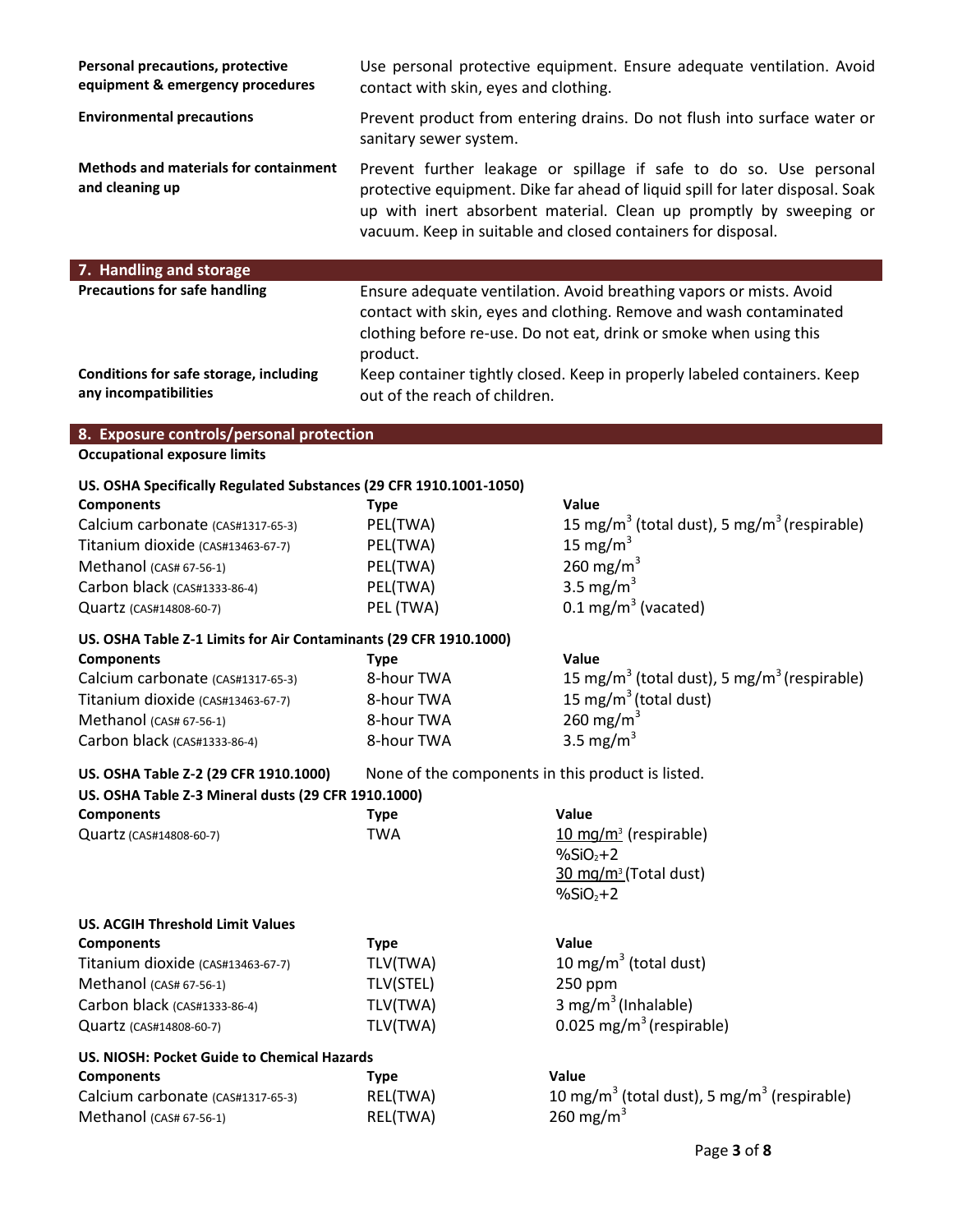Carbon black ( $\text{c}_{\text{A}}$  ( $\text{c}_{\text{A}}$  as  $\text{REL(TWA)}$  3.5 mg/m<sup>3</sup>

| REL(TWA) |  |
|----------|--|
| REL(TWA) |  |

Quartz (CAS#14808-60-7) REL(TWA) Ca 0.05 mg/m3 (respirable dust)

**Appropriate engineering controls** Facilities storing or utilizing this material should be equipped with an eyewash facility and safety shower. Use adequate general or local explosion-proof ventilation to keep airborne levels to acceptable levels.

## **Individual protection measures, such as personal protective equipment**



**Skin protection** Hand protection **Protective gloves**.

**Eye/face protection** Wear protective eyewear (safety glasses).

**Other** Impervious clothing. Dispose of contaminated gloves after use in accordance with applicable laws and good work hygiene practices.

**Respiratory protection** If exposure limits are exceeded or irritation is experienced, NIOSH/MSHA approved respiratory protection should be worn. Positive-pressure supplied air respirators may be required for high airborne contaminant concentrations. Respiratory protection must be provided in accordance with current local regulations.

**Thermal hazards Wear appropriate thermal protective clothing, when necessary. General hygiene considerations** Provide regular cleaning of equipment, work area and clothing. Avoid contact

with skin, eyes and clothing. Wash hands before breaks and immediately after handling the product. Keep away from food, drink and animal feeding stuffs.

|  |  |  | 9. Physical and chemical properties |  |
|--|--|--|-------------------------------------|--|
|  |  |  |                                     |  |

| Appearance                                   |                                        |
|----------------------------------------------|----------------------------------------|
| <b>Physical state</b>                        | Emulsion                               |
| Form                                         | Liquid                                 |
| Color                                        | White, Yellow, Black, Blue, Green, Red |
| Odor                                         | Slight, Ammonia                        |
| <b>Odor threshold</b>                        | Not Available                          |
| рH                                           | Not Available                          |
| Melting point/freezing point                 | Not Available                          |
| Initial boiling point and boiling range      | Not Available                          |
| <b>Flash point</b>                           | > 201°F (>93.8°C)                      |
| <b>Evaporation rate</b>                      | Not Available                          |
| Flammability (solid, gas)                    | Not flammable                          |
| Upper/lower flammability or explosive limits |                                        |
| Flammability limit – lower (%)               | Not Available                          |
| Flammability limit – upper (%)               | Not Available                          |
| Explosive limit - lower (%)                  | Not Available                          |
| Explosive limit - upper (%)                  | Not Available                          |
| Vapor pressure                               | Not Available                          |
| Vapor density                                | Not Available                          |
| Relative density (specific gravity)          | $1.55 - 1.75$                          |
| Solubility(ies)                              |                                        |
| Solubility (water)                           | Insoluble                              |
| Partition coefficient (n-octanol/water)      | Not Available                          |
| <b>Auto-ignition temperature</b>             | Not Available                          |
| <b>Decomposition temperature</b>             | Not Available                          |
|                                              |                                        |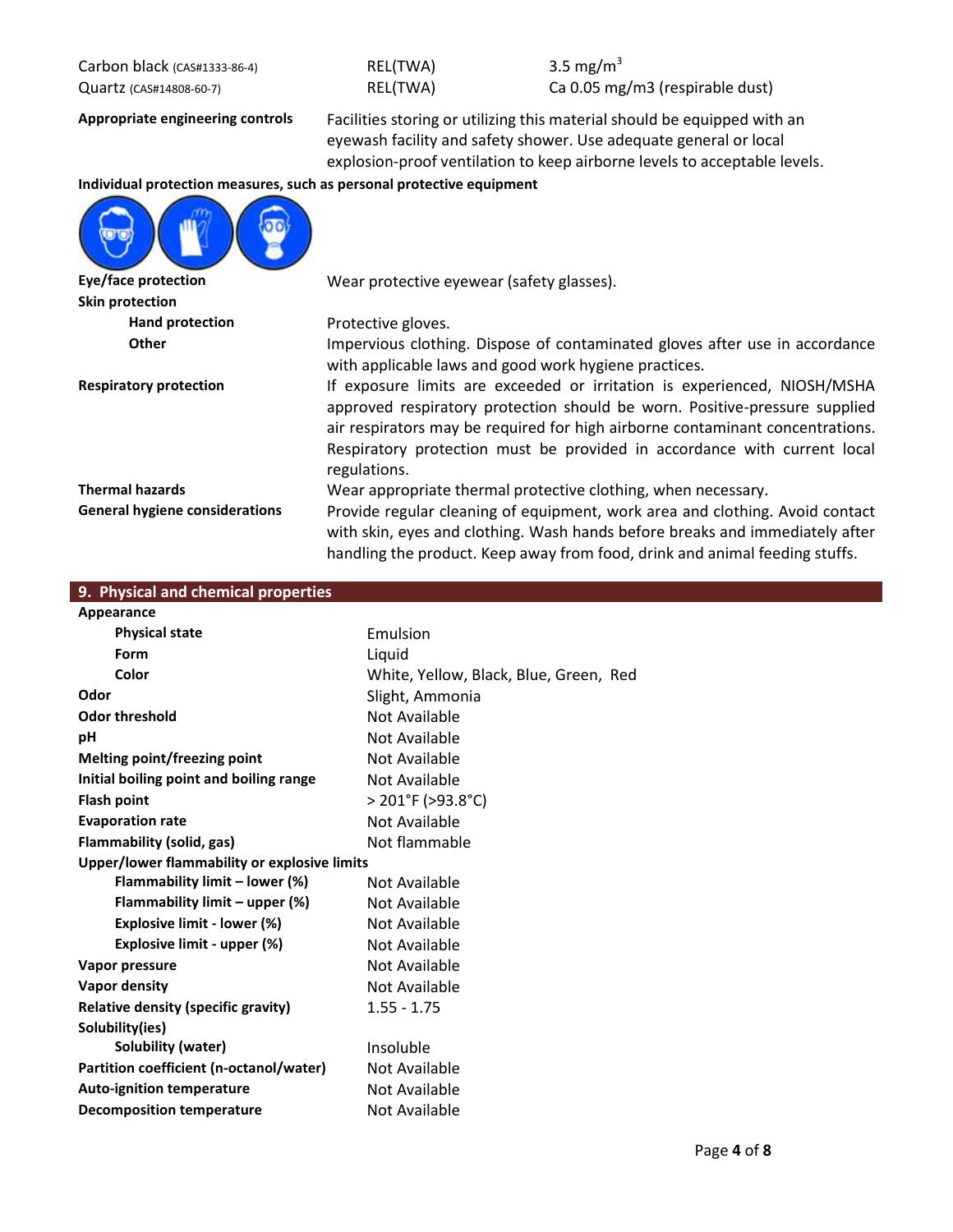| <b>Viscosity</b>                                                              | Not Available               |                                                   |                                                                           |  |
|-------------------------------------------------------------------------------|-----------------------------|---------------------------------------------------|---------------------------------------------------------------------------|--|
| 10. Stability and reactivity                                                  |                             |                                                   |                                                                           |  |
| Reactivity                                                                    | Not Available.              |                                                   |                                                                           |  |
| <b>Chemical stability</b>                                                     |                             | Stable under recommended storage conditions.      |                                                                           |  |
| <b>Possibility of hazardous reactions</b>                                     |                             | Hazardous polymerization does not occur.          |                                                                           |  |
| <b>Conditions to avoid</b>                                                    |                             | None known based on information supplied.         |                                                                           |  |
| Incompatible materials                                                        |                             | Acids, strong oxidizing agents.                   |                                                                           |  |
| <b>Hazardous decomposition Products</b>                                       |                             | Carbon oxides. Nitrogen oxides (NOx).             |                                                                           |  |
| 11. Toxicological information                                                 |                             |                                                   |                                                                           |  |
| Information on likely routes of exposure                                      |                             |                                                   |                                                                           |  |
| Ingestion                                                                     |                             |                                                   | Harmful if swallowed. May cause blindness if swallowed. May cause         |  |
|                                                                               |                             | additional affects as listed under "Inhalation".  |                                                                           |  |
| <b>Inhalation</b>                                                             |                             |                                                   | Toxic if inhaled. May cause central nervous system depression with        |  |
|                                                                               |                             |                                                   | nausea, headache, dizziness, vomiting, and in-coordination. Sanding and   |  |
|                                                                               |                             | grinding dust may be harmful if inhaled.          |                                                                           |  |
| <b>Skin contact</b>                                                           |                             | Toxic in contact with skin. May cause irritation. |                                                                           |  |
| Eye contact                                                                   |                             | Causes serious eye irritation.                    |                                                                           |  |
| Symptoms related to the physical,<br>chemical & toxicological characteristics |                             |                                                   | Respiratory and lungs disorders. Skin disorders. Liver disorders. Kidney  |  |
| Delayed & immediate effects & also                                            |                             | disorders. Central nervous system depression.     | Inhalation exposure to respirable levels of crystalline silica may cause  |  |
| chronic effects from short- and long-                                         |                             |                                                   | respiratory impairment and lung damage. Crystalline silica (quartz) has   |  |
| term exposure                                                                 |                             |                                                   | been classified by the International Agency for Research on Cancer (IARC) |  |
|                                                                               |                             |                                                   | as a known human carcinogen (Group 1). Inhalation, ingestion, or skin     |  |
|                                                                               |                             | absorption of methanol can cause blindness.       |                                                                           |  |
|                                                                               |                             |                                                   |                                                                           |  |
| <b>Numerical measures of toxicity</b>                                         |                             |                                                   |                                                                           |  |
| <b>Components</b>                                                             | <b>Test</b>                 | <b>Species</b>                                    | <b>Test Results</b>                                                       |  |
| Titanium dioxide (CAS#13463-67-7)                                             | Oral LD <sub>50</sub>       | Rat                                               | >5000 mg/kg                                                               |  |
|                                                                               | Inhalation LC <sub>50</sub> | Rat                                               | $>3.43$ mg/l                                                              |  |
| Methanol (CAS#67-56-1)                                                        | Oral $LD_{50}$              | Human                                             | 300 mg/kg                                                                 |  |
|                                                                               | Dermal $LD_{50}$            | Human                                             | 1000 mg/kg                                                                |  |
|                                                                               | Inhalation LC <sub>50</sub> | Human                                             | $10$ mg/l                                                                 |  |
| Propylene Glycol (CAS#57-55-6)                                                | Oral LD <sub>50</sub>       | Rat                                               | 22000 mg/kg                                                               |  |
| <b>Skin corrosion/irritation</b>                                              | No data available.          |                                                   |                                                                           |  |
| Serious eye damage/eye irritation                                             |                             | Causes serious eye irritation.                    |                                                                           |  |
| Respiratory or skin sensitization                                             |                             |                                                   |                                                                           |  |
| <b>Respiratory sensitization</b>                                              | No data available.          |                                                   |                                                                           |  |
| <b>Skin sensitization</b>                                                     | No data available.          |                                                   |                                                                           |  |
| <b>Germ cell mutagenicity</b>                                                 |                             | Suspected of causing genetic defects.             |                                                                           |  |
| Carcinogenicity                                                               | May cause cancer.           |                                                   |                                                                           |  |
| IARC Monographs. Overall Evaluation of Carcinogenicity                        |                             |                                                   |                                                                           |  |
| Titanium dioxide (CAS#13463-67-7)                                             |                             | 2B "Possibly carcinogenic to humans".             |                                                                           |  |
| Carbon black (CAS#1333-86-4)                                                  |                             | 2B "Possibly Carcinogenic to Humans".             |                                                                           |  |
| Quartz (CAS#14808-60-7)                                                       |                             | 1 "Carcinogenic to humans".                       |                                                                           |  |
| <b>NTP Report on Carcinogens</b>                                              |                             |                                                   |                                                                           |  |
| Titanium dioxide (CAS#13463-67-7)                                             | Not listed.                 |                                                   |                                                                           |  |
| Carbon black (CAS#1333-86-4)                                                  | Not listed.                 | Known "Known to be a Human Carcinogen".           |                                                                           |  |
| Quartz (CAS#14808-60-7)                                                       |                             |                                                   |                                                                           |  |
| US. OSHA Specifically Regulated Substances (29 CFR 1910.1001-1050)            |                             |                                                   |                                                                           |  |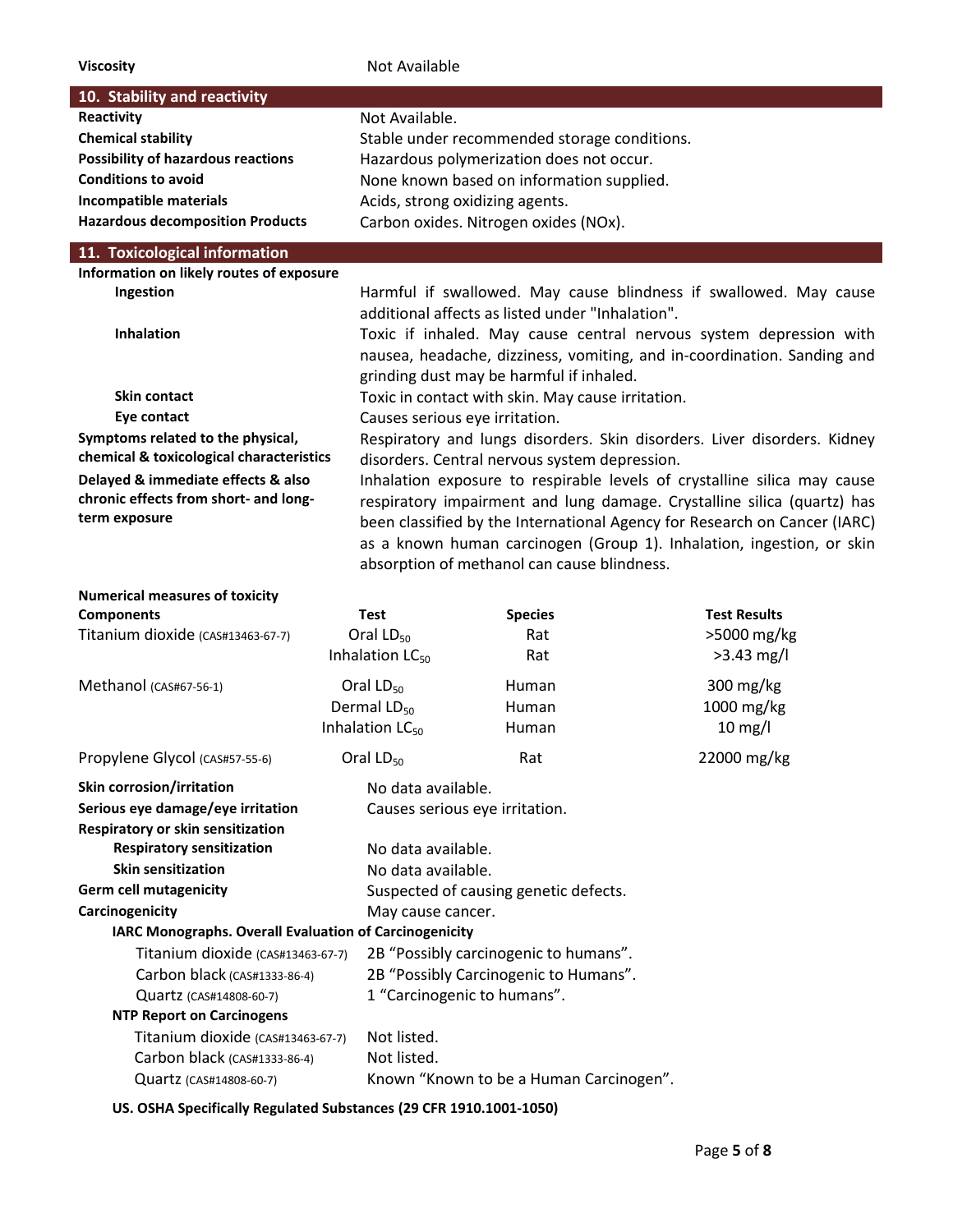None of the components in this product is listed.

**Reproductive toxicity**<br>Specific target organ toxicity – single exposure Causes damage to

**Specific target organ toxicity – single exposure** Causes damage to lungs, liver, kidney, central nervous system.

Aspiration hazard **Aspiration hazard** No data available.

**Specific target organ toxicity – repeated exposure** Causes damage to lungs through prolonged or repeated exposure.

| 12. Ecological information                                         |                                                                                                                   |                                                                                        |                      |  |
|--------------------------------------------------------------------|-------------------------------------------------------------------------------------------------------------------|----------------------------------------------------------------------------------------|----------------------|--|
| <b>Numerical measures of toxicity</b>                              |                                                                                                                   |                                                                                        |                      |  |
| <b>Components</b>                                                  | <b>Test</b>                                                                                                       | <b>Species</b>                                                                         | <b>Test Results</b>  |  |
| Titanium dioxide (CAS#13463-67-7)                                  | Crustacea EC <sub>50</sub>                                                                                        | Water flea (Daphnia magna)                                                             | >100 mg/l, 48 Hours  |  |
| Methanol (CAS#67-56-1)                                             | Fish $EC_{50}$                                                                                                    | Bluegill (Lepomis macrochirus)                                                         | 12700 mg/l, 96 Hours |  |
| Propylene Glycol (CAS#57-55-6)                                     | Crustacea LC <sub>50</sub>                                                                                        | Shrimp (Mysidopsis bahia)                                                              | 18800 mg/l, 96 Hours |  |
| <b>Persistence and degradability</b>                               | Not available                                                                                                     |                                                                                        |                      |  |
| <b>Bioaccumulative potential</b>                                   | Not available                                                                                                     |                                                                                        |                      |  |
| <b>Mobility in soil</b>                                            | Not available                                                                                                     |                                                                                        |                      |  |
| <b>Other adverse effects</b>                                       | None known                                                                                                        |                                                                                        |                      |  |
| 13. Disposal considerations                                        |                                                                                                                   |                                                                                        |                      |  |
| <b>Disposal instructions</b>                                       |                                                                                                                   | This material, as supplied, is not a hazardous waste according to Federal regulations  |                      |  |
|                                                                    |                                                                                                                   | (40 CFR 261). This material could become a hazardous waste if it is mixed with or      |                      |  |
|                                                                    |                                                                                                                   | otherwise comes in contact with a hazardous waste, if chemical additions are made      |                      |  |
|                                                                    |                                                                                                                   | to this material, or if the material is processed or otherwise altered. Consult 40 CFR |                      |  |
|                                                                    |                                                                                                                   | 261 to determine whether the altered material is a hazardous waste. Consult the        |                      |  |
|                                                                    |                                                                                                                   | appropriate state, regional, or local regulations for additional requirements.         |                      |  |
| Hazardous waste code                                               |                                                                                                                   |                                                                                        |                      |  |
| <b>US RCRA Hazardous Waste F List: Reference</b>                   |                                                                                                                   | Methyl alcohol (CAS 67-56-1)                                                           | F039                 |  |
| <b>US RCRA Hazardous Waste U List: Reference</b>                   |                                                                                                                   | Methyl alcohol (CAS 67-56-1)                                                           | U154                 |  |
| <b>Contaminated packaging</b>                                      | Do not re-use empty containers.                                                                                   |                                                                                        |                      |  |
|                                                                    |                                                                                                                   |                                                                                        |                      |  |
| 14. Transport information                                          |                                                                                                                   |                                                                                        |                      |  |
| In Accordance with DOT                                             |                                                                                                                   | Not regulated for transport.                                                           |                      |  |
| In Accordance with IMDG                                            |                                                                                                                   | Not regulated for transport.                                                           |                      |  |
| In Accordance with IATA                                            |                                                                                                                   | Not regulated for transport.                                                           |                      |  |
| 15. Regulatory information                                         |                                                                                                                   |                                                                                        |                      |  |
| <b>US federal regulations</b>                                      | This product is a "Hazardous Chemical" as defined by the OSHA Hazard<br>Communication Standard, 29 CFR 1910.1200. |                                                                                        |                      |  |
|                                                                    |                                                                                                                   |                                                                                        |                      |  |
|                                                                    |                                                                                                                   | All components are on the U.S. EPA TSCA Inventory List.                                |                      |  |
| TSCA Section 12(b) Export Notification (40 CFR 707, Subpt. D)      |                                                                                                                   |                                                                                        |                      |  |
| None of the components in this product is regulated.               |                                                                                                                   |                                                                                        |                      |  |
| US. OSHA Specifically Regulated Substances (29 CFR 1910.1001-1050) |                                                                                                                   |                                                                                        |                      |  |
| Calcium carbonate (CAS#1317-65-3)                                  |                                                                                                                   |                                                                                        |                      |  |
| Titanium dioxide (CAS#13463-67-7)                                  |                                                                                                                   |                                                                                        |                      |  |
| Methanol (CAS#67-56-1)                                             |                                                                                                                   |                                                                                        |                      |  |
| Carbon black (CAS#1333-86-4)                                       |                                                                                                                   |                                                                                        |                      |  |
| Quartz (CAS#14808-60-7)                                            |                                                                                                                   |                                                                                        |                      |  |
| <b>CERCLA Hazardous Substance List (40 CFR 302.4)</b>              |                                                                                                                   |                                                                                        |                      |  |
| Methanol (CAS 67-56-1)<br>Listed.                                  |                                                                                                                   |                                                                                        |                      |  |
| <b>Superfund Amendments and Reauthorization Act of 1986 (SARA)</b> |                                                                                                                   |                                                                                        |                      |  |
| <b>Hazard categories</b>                                           | Immediate Hazard                                                                                                  | - Yes                                                                                  |                      |  |
|                                                                    | Delayed Hazard                                                                                                    | Yes                                                                                    |                      |  |
|                                                                    | Fire Hazard                                                                                                       | Yes                                                                                    |                      |  |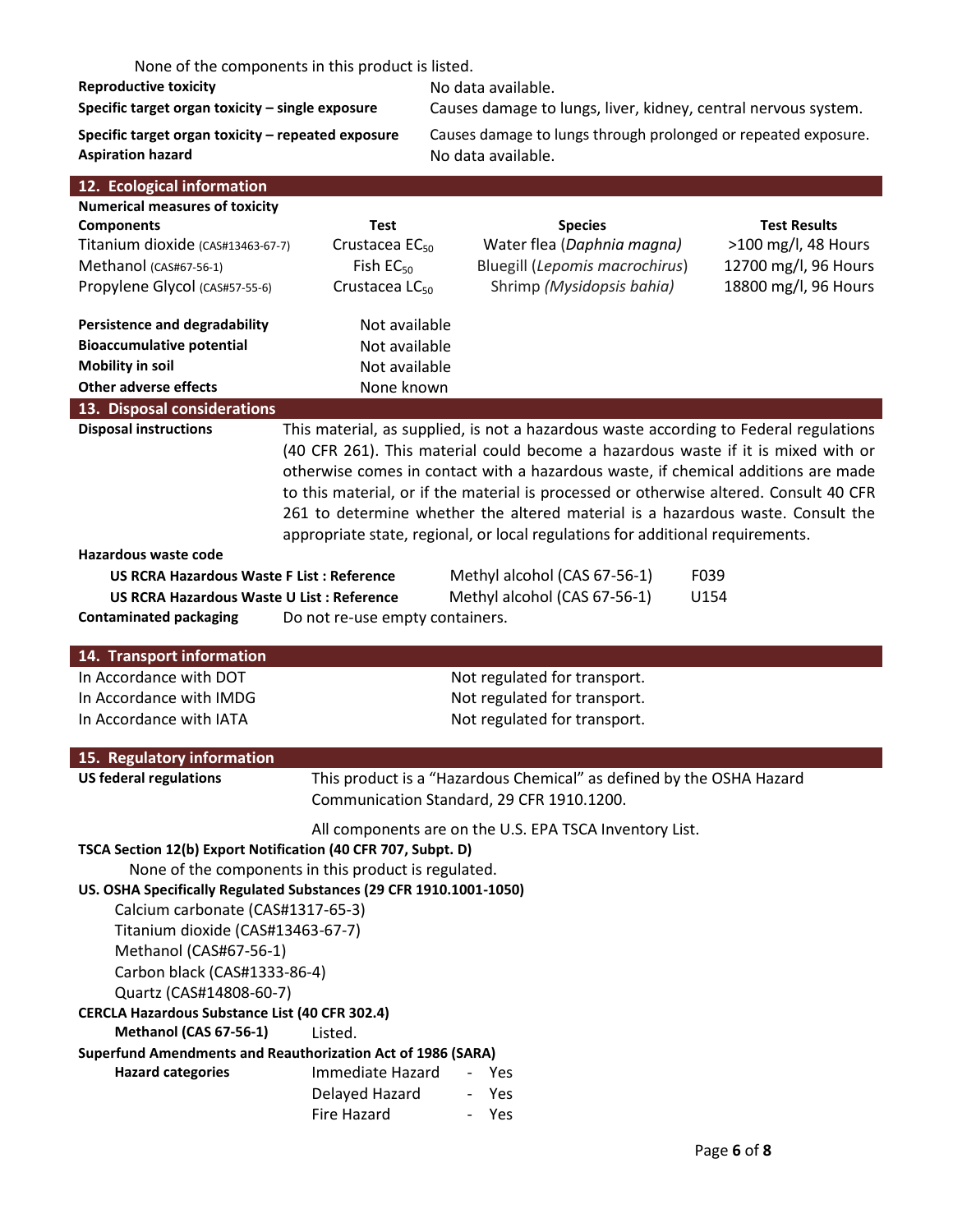Pressure Hazard - No Reactivity Hazard - No **SARA 302/304 Extremely hazardous substance** None of the components in this product is listed. **SARA 311/312 Hazardous chemical** Yes **SARA 313 (TRI reporting) Chemical Name CAS number % by wt.** Methanol 0-7 **Other federal regulations Clean Air Act (CAA) Section 112 Hazardous Air Pollutants (HAPs) List** Methanol (CAS 67-56-1) **Clean Air Act (CAA) Section 112(r) Accidental Release Prevention (40 CFR 68.130)** Not listed. **Safe Drinking Water Act (SDWA)** Not listed. **US State regulations** WARNING: This product contains chemicals known to the State of California to cause cancer. **US. Massachusetts RTK – Substance List** Calcium carbonate (CAS#1317-65-3) Titanium dioxide (CAS#13463-67-7) Methanol (CAS#67-56-1) Carbon black (CAS#1333-86-4) Propylene Glycol (CAS#57-55-6) Quartz (CAS#14808-60-7) **US. New Jersey Worker and Community Right-to-Know Act** Calcium carbonate (CAS 1317-65-3) Titanium dioxide (CAS#13463-67-7) Methanol (CAS 67-56-1) Carbon black (CAS#1333-86-4) Propylene Glycol (CAS 57-55-6) Quartz (CAS#14808-60-7) **US. Pennsylvania Worker and Community Right-to-Know Law** Calcium carbonate (CAS 1317-65-3) Titanium dioxide (CAS#13463-67-7) Methanol (CAS 67-56-1) Carbon black (CAS#1333-86-4) Propylene Glycol (CAS 57-55-6) Quartz (CAS#14808-60-7) **US. California Proposition 65 US - California Proposition 65 - Carcinogens & Reproductive Toxicity (CRT): Listed substance** Carbon black (CAS#1333-86-4) Quartz (CAS 14808-60-7) **Canada regulations** This product has been classified in accordance with the hazard criteria of the Controlled Products Regulations (CPR). **WHMIS classification** D1B Materials Causing Immediate and Serious Toxic Effects D2A Materials Causing Other Toxic Effects D2B Materials Causing Other Toxic Effects